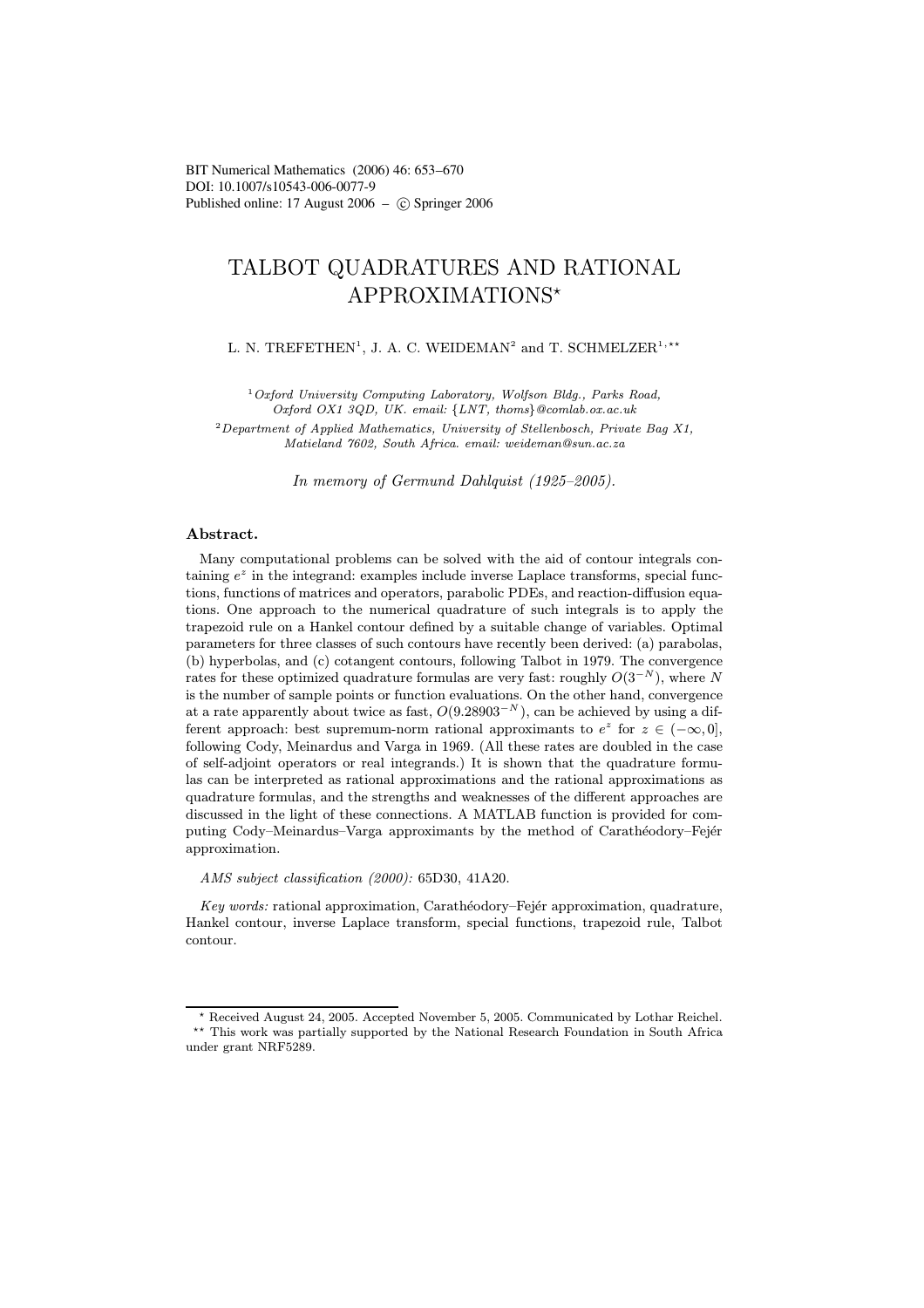## 1 Introduction.

This article is concerned with the numerical computation of contour integrals of the form

(1.1) 
$$
I = \frac{1}{2\pi i} \int_{\Gamma} e^z f(z) dz,
$$

where f is analytic in a neighborhood of the negative real axis  $\mathbb{R}^- = (-\infty, 0]$ except on  $\mathbb{R}^-$  itself, and  $\Gamma$  denotes a "Hankel contour" that winds from  $-\infty -0i$ in the lower half-plane, around 0, and back to  $-\infty + 0i$  in the upper half-plane. We assume that  $\Gamma$  lies in the region of analyticity of f, in which case I is independent of  $\Gamma$  under mild assumptions, even if  $\Gamma$  is deformed to widen out to a shape such as a parabola or a hyperbola for large  $Re z$ . For example, it is enough if f satisfies  $|e^z f(z)| = o(z^{-1})$  as  $\text{Re } z \to -\infty$ . Here and in what follows we mostly speak of  $f$  as a scalar, for simplicity, but the same methods apply if it is a matrix or linear operator depending analytically on z.

On the face of it (1.1) might seem quite a specialized problem, but in fact, it arises throughout scientific computing. The integral is that of the inverse Laplace transform, which is more familiarly written in the form

(1.2) 
$$
G(t) = \frac{1}{2\pi i} \int_{\Gamma} e^{st} g(s) ds;
$$

the substitutions  $s = z/t$ ,  $q(s) = f(z/t)/t$  yield  $I = G(t)$ . Integrals of the form (1.1) or (1.2) arise in many areas of applied mathematics and are the basis of fast methods for computing special functions [11, 22, 35, 42]. In numerical linear algebra, they can lead to fast methods for computing matrix exponentials  $e^A$ and associated vectors  $e^{A}v$  for matrices A with eigenvalues in  $\mathbb{R}^{-}$  [20, 39]; in such applications (1.1) takes the form

(1.3) 
$$
e^{A}v = \frac{1}{2\pi i} \int_{\Gamma} e^{z} (z - A)^{-1} v dz.
$$

In partial differential equations they offer powerful tools for solving parabolic PDE [2, 4, 6, 7, 8, 9, 48]. The evaluation of integrals related to  $(1.1)$  is also a key step in some fast algorithms for solving nonlinear PDE such as reaction-diffusion equations [14, 15]. These methods generalize in natural ways to large-scale problems involving fine discretizations and large matrices, where they are readily utilized in the context of Krylov subspace iterations and multiple processors [7, 8]. And they are readily generalized to problems with singularities off R<sup>−</sup>, including evolution equations for sectorial operators such as fractional differential and integral equations associated with anomalous diffusion [25, 34].

Numerical methods for the quadrature of (1.1) have recently been derived by Weideman that are in certain senses optimal or close to optimal. These are based on applying an  $N$ -point trapezoid or midpoint rule to  $(1.1)$  after a transformation of z to a real variable  $\theta \in \mathbb{R}$ . If  $\Gamma$  is a parabola, parameters have been derived [51] that achieve the convergence rate

(1.4) Trapezoid rule on parabola: 
$$
O(2.85^{-N});
$$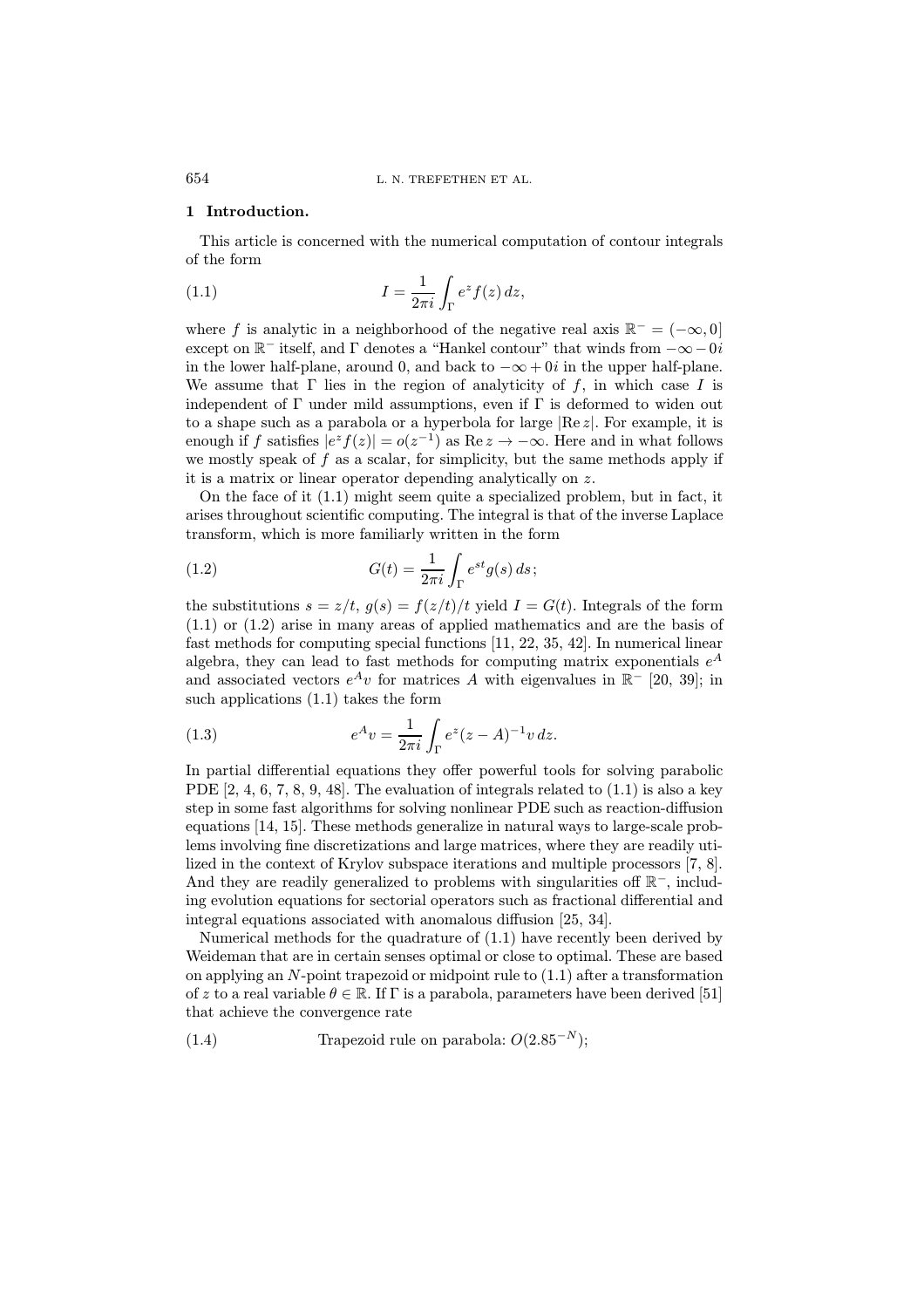related work with parabolic contours is due to Gavrilyuk and Makarov [9]. If Γ is a hyperbola, a choice particularly attractive for generalizations to sectorial operators, parameters have been derived [51] that achieve the rate

(1.5) Trapezoid rule on hyperbola:  $O(3.20^{-N})$ ,

which relates to work with hyperbolic contours by López-Fernández, Lubich, McLean, Palencia, Schädle, Sheen, Sloan, and Thomée [17, 18, 25, 38]. The longest-established class of quadrature contours, involving the cotangent function, were introduced by Talbot in 1979 [41]. Parameters for cotangent contours have been derived [50] that achieve the rate

 $(T.6)$  Trapezoid rule on cotangent contour:  $O(3.89^{-N}).$ 

The convergence rates  $(1.4)$ – $(1.6)$  are all exceedingly fast, and they can all be doubled in the common case where  $f(\overline{z}) = \overline{f(z)}$  for each z, such as arises with self-adjoint matrices or operators. At the same time, the fact that the rates are different is an indication that not all of them can be optimal in an ultimate sense. One might ask, rather than optimizing within these three particular classes of integration contours, what could be achieved by a more general optimization in which the shape of the contour is arbitrary? The purpose of this article is to explore one approach to this question. In Section 2 we suggest that any quadrature rule such as those of  $(1.4)$ – $(1.6)$  can be interpreted as implicitly defining a rational approximation of  $e^z$  on  $(-\infty, 0]$ . The particular rational approximations associated with  $(1.4)$ – $(1.6)$  are examined in Section 3. In Section 4 we note that one kind of optimality can be achieved by putting contours and quadrature formulas aside and simply considering best rational approximations of  $e^z$ on (−∞, 0], a topic made famous by Cody, Meinardus, and Varga in 1969 [5]. Such approximations lead to numerical methods for (1.1) that converge at the rate

 $Best$  rational approximations:  $O(9.28903^{-N}).$ 

This rate is about twice as fast as  $(1.4)$ – $(1.6)$ , and thus might appear to be distinctly superior to the other three methods. Moreover, in practice, the required approximations can be computed by the Carathéodory–Fejér method, based on the singular value analysis of a Hankel matrix of Chebyshev coefficients of  $e^{9(1-x)/(1+x)}$ .

Are methods based on best rational approximations superior in practice? In Section 6 we show that the actual situation is not so simple. Such methods are indeed the fastest in certain circumstances, but they are also somewhat delicate, losing some of their power when the problem is changed slightly.

### 2 Quadratures as rational approximations.

The basis of the quadrature methods we shall consider is the trapezoid rule (or equivalently for our purposes the midpoint rule), which is exponentially accurate when applied to an analytic integrand on a periodic or unbounded domain.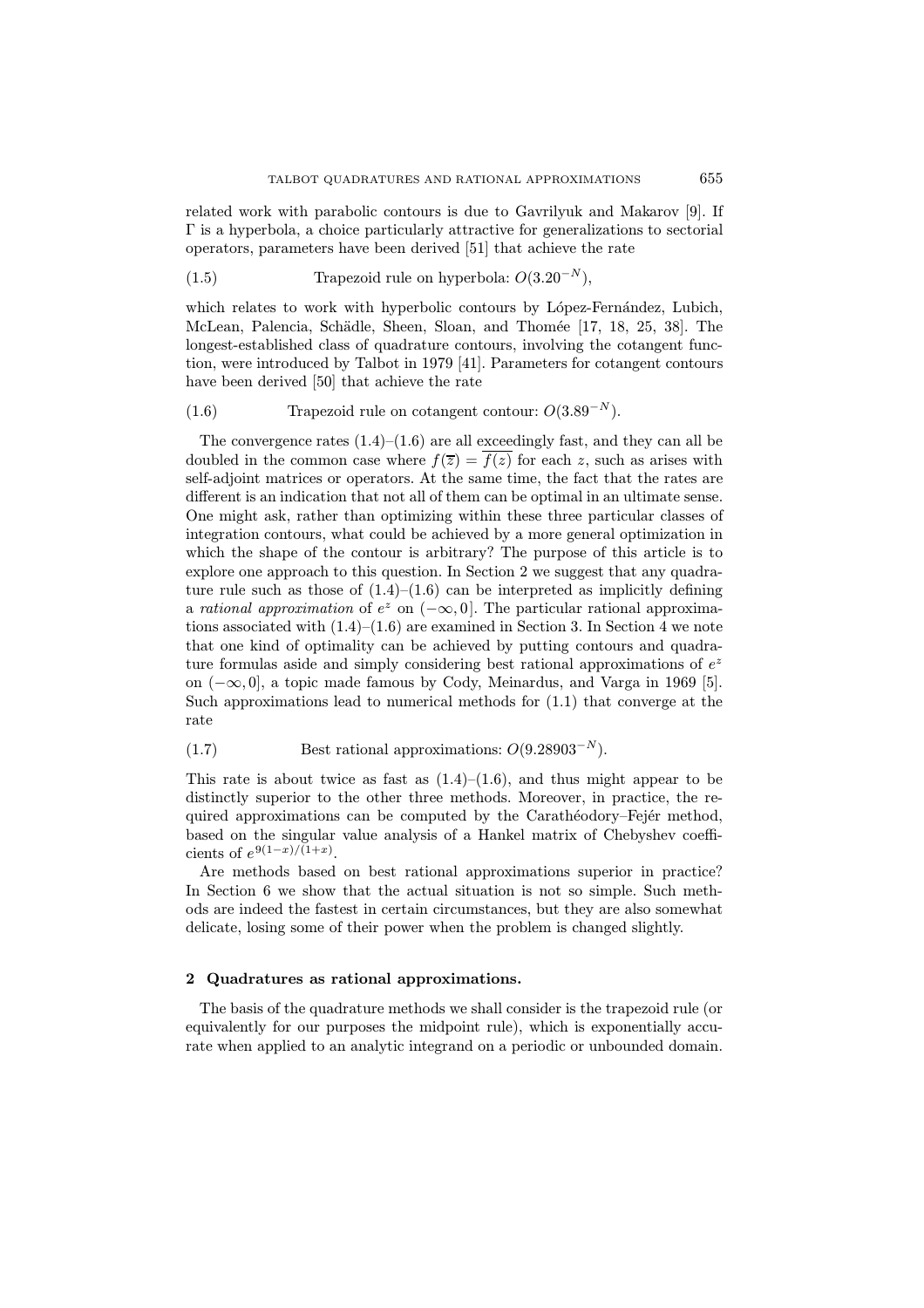See [47] for a review of this phenomenon of high accuracy, which was first identified by Poisson in the 1820s and analyzed further by Turing (1939), Goodwin (1949), Davies (1959), Martensen (1968), and Stenger (1981), among others. The connection we shall make to rational approximation, however, is valid for any quadrature rule, whether or not it is derived from the trapezoid formula.

Let  $\phi(\theta)$  be an analytic function that maps the real line R onto the contour Γ. Then (1.1) can be written as

(2.1) 
$$
I = \frac{1}{2\pi i} \int_{-\infty}^{\infty} e^{\phi(\theta)} f(\phi(\theta)) \phi'(\theta) d\theta.
$$

Because of the term  $e^{\phi(\theta)}$ , the integrand will normally decrease exponentially as  $|\theta| \to \infty$ , in which case one commits an exponentially small error by truncating R to a finite interval. For simplicity we shall arbitrarily fix this interval as  $[-\pi, \pi]$ . In  $[-\pi, \pi]$  we take N points  $\theta_k$  spaced regularly at a distance  $2\pi/N$ , and our trapezoid approximation to (1.1) becomes

(2.2) 
$$
I_N = -iN^{-1} \sum_{k=1}^N e^{z_k} f(z_k) w_k,
$$

where  $z_k = \phi(\theta_k)$  and  $w_k = \phi'(\theta_k)$ . To achieve geometric convergence rates as in (1.4)–(1.6), it will be necessary to have the function  $\phi$  depend on N, and in particular,  $\phi$  will normally be chosen so that the error introduced by the truncation of  $\mathbb R$  to  $[-\pi, \pi]$  is of the same order as that introduced by finite step size  $2\pi/N$  of the trapezoid rule.

Now  $(2.2)$  consists of a linear combination of the values taken by f at the points  $z_k$ ,

(2.3) 
$$
I_N = -\sum_{k=1}^N c_k f(z_k), \quad c_k = iN^{-1}e^{z_k}w_k.
$$

According to residue calculus, this sum is equal to the integral

(2.4) 
$$
I_N = \frac{1}{2\pi i} \int_C r(z) f(z) dz,
$$

where  $r(z)$  is the type  $(N-1, N)$  rational function

(2.5) 
$$
r(z) = \sum_{k=1}^{N} \frac{c_k}{z - z_k}
$$

and  $C$  is a closed contour in the region of analyticity of  $f$  that winds in the negative sense once around each point  $z_k$ . By the negative sense we mean clockwise, a direction consistent with the appearance of the minus sign in (2.3). The reason for this choice of signs is illustrated in Figure 2.1. Let  $\Gamma'$  be a contour for (1.1) like  $\Gamma$ , except lying between  $\mathbb{R}^-$  and the points  $\{z_k\}$ . Then  $\Gamma'$  is equivalent to Γ for the integral (1.1) of  $e^z f(z)$ . Moreover, if f is analytic in  $\mathbb{C}\backslash\mathbb{R}^-$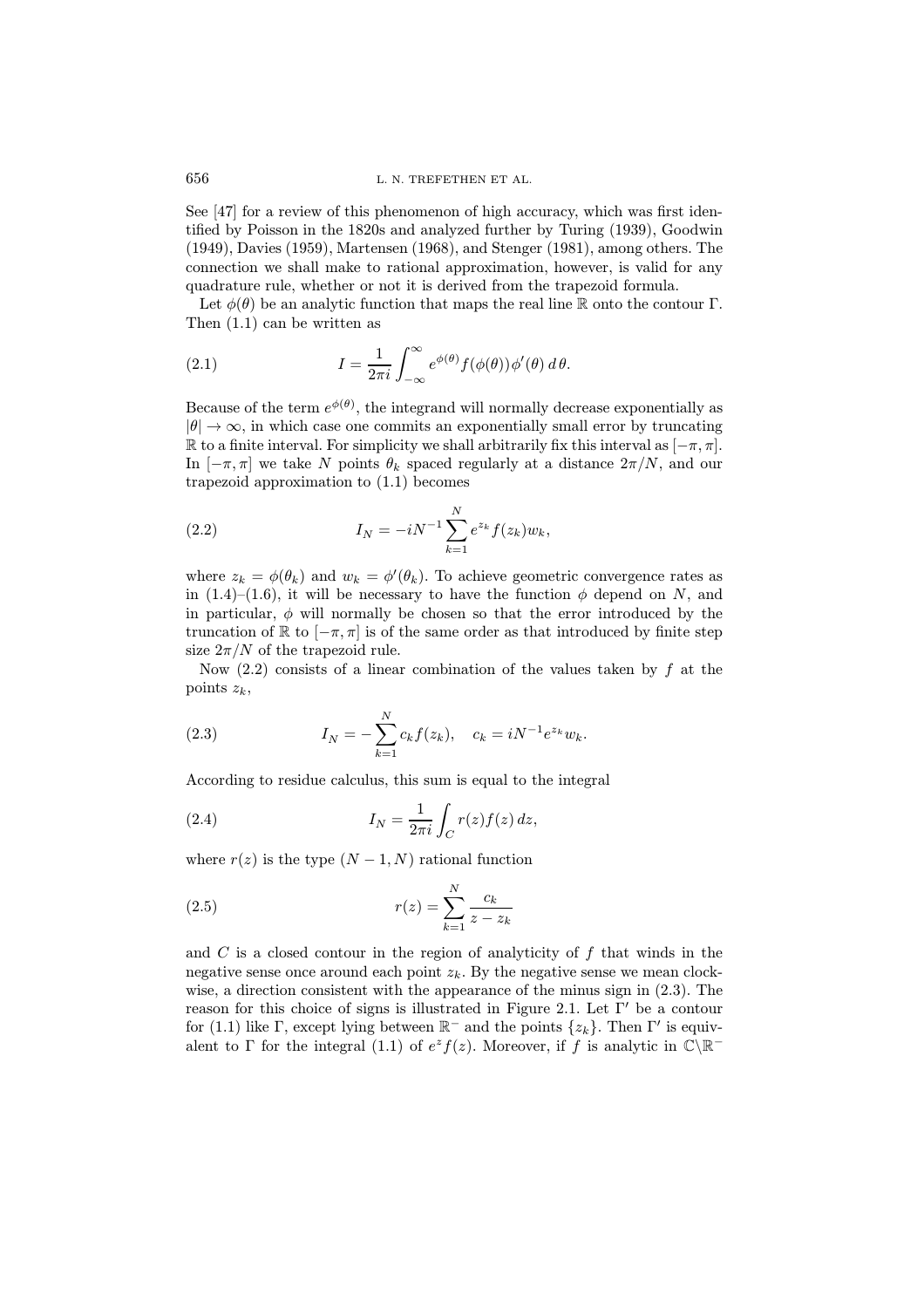

Figure 2.1: If  $f(z) = o(1)$  as  $|z| \to \infty$ , then the contours Γ' and C of (2.4) and (2.6) are equivalent. This is the essential point in the derivation of Theorem 2.1.

with  $f(z) = o(1)$  as  $|z| \to \infty$ , then  $r(z)f(z) = o(|z|^{-1})$  as  $|z| \to \infty$ . Thus if we deform C to the contour consisting of the union of  $\Gamma'$  with a large circular arc of radius R, the contribution from the latter must decrease to 0 as  $R \to \infty$ , implying that  $\Gamma'$  is equivalent to C for the integral (2.4) involving  $r(z)f(z)$ .

We have proved:

THEOREM 2.1. Let f be analytic in  $\mathbb{C}\backslash\mathbb{R}^-$  with  $f(z) \to 0$  uniformly as  $|z| \to \infty$ , and define  $r(z)$  by (2.5). Let  $\Gamma'$  be a contour for (1.1) lying between  $\mathbb{R}^-$  and the points  $\{z_k\}$ , as illustrated in Figure 2.1. Then the sum  $I_N$  defined by (2.2) is equal to

(2.6) 
$$
I_N = \frac{1}{2\pi i} \int_{\Gamma'} r(z) f(z) dz,
$$

and together with  $(1.1)$ , this gives the quadrature error estimate

(2.7) 
$$
I - I_N = \frac{1}{2\pi i} \int_{\Gamma'} (e^z - r(z)) f(z) dz.
$$

The last equation suggests that  $r(z)$  is likely to be a good approximation to  $e^z$ near R<sup>−</sup>. Thus any quadrature formula can be viewed as a rational approximation; we shall look at three examples in the next section. Conversely, any rational approximation can be interpreted as a quadrature formula – see Section 4.

#### 3 Parabolic, hyperbolic, and cotangent contours.

We now consider the three particular quadrature contours  $\Gamma$  mentioned in Section 1. The simplest is a parabola, a choice proposed by Gavrilyuk and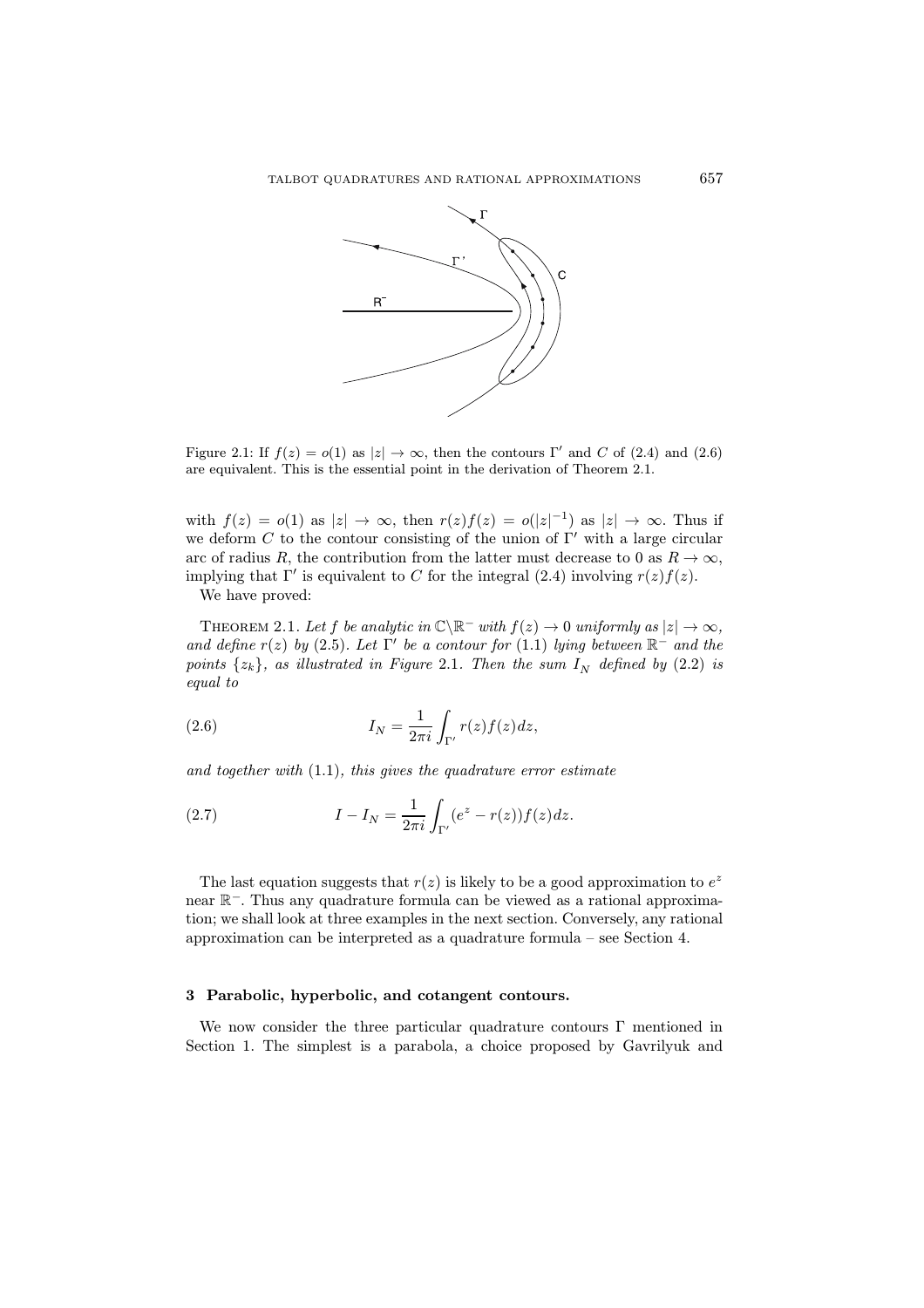Makarov [9]. Several parameters can be varied in defining such a curve, and by balancing various error terms Weideman has devised the particular combination

(3.1) 
$$
z(\theta) = N[0.1309 - 0.1194\theta^2 + 0.2500i\theta],
$$

which achieves the convergence rate  $O(2.85^{-N})$  mentioned in (1.4). According to Theorem 2.1, for each N, this corresponds to a rational function  $r(z)$  of type  $(N-1, N)$  that we may consider as an approximation to  $e^z$  for values of z near  $\mathbb{R}^-$ . Figure 3.1 shows the quality of the approximation for the case  $N = 32$ . Since  $2.85^{-32} \approx 3 \times 10^{-15}$ , we expect 14 or more digits of accuracy, and this is just what the figure shows. The high accuracy is achieved not only on R<sup>−</sup> but in a wide region in the left half-plane.

Another simple choice of contour is a hyperbola, as has been considered by López-Fernández, Lubich, McLean, Palencia, Schädle, Sheen, Sloan, and Thomée [17, 18, 25, 38]. Here Weideman has proposed the parameters

(3.2) 
$$
z(\theta) = 2.246N[1 - \sin(1.1721 - 0.3443i\theta)],
$$

with convergence rate  $O(3.20^{-N})$ . (That this formula describes a hyperbola follows from standard properties of the sine function in the complex plane.) The slightly improved convergence rate would permit  $N$  to be reduced from 32 to, say, 28, but to facilitate comparisons, we take  $N = 32$  again in Figure 3.2. Once more, the prescribed accuracy is achieved in a wide region of the left half-plane.

Talbot's original contours were defined by a formula involving the cotangent function. Again Weideman has developed parameters for such contours that are in certain senses optimal [50], and one of his choices amounts to

(3.3) 
$$
z(\theta) = N[0.5017\theta \cot(0.6407\theta) - 0.6122 + 0.2645i\theta],
$$



Figure 3.1: Contour plot in the complex z-plane of the error  $|e^z - r(z)|$ , where  $r(z)$  is the rational function (2.5) associated with the trapezoid rule quadrature formula with  $N = 32$  on the parabolic contour (3.1), marked by the grey curve. The solid dots mark the quadrature points  $z_k$ , which are the poles of r. From right to left, the contours correspond to  $10^0, 10^{-1}, \ldots, 10^{-14}$ .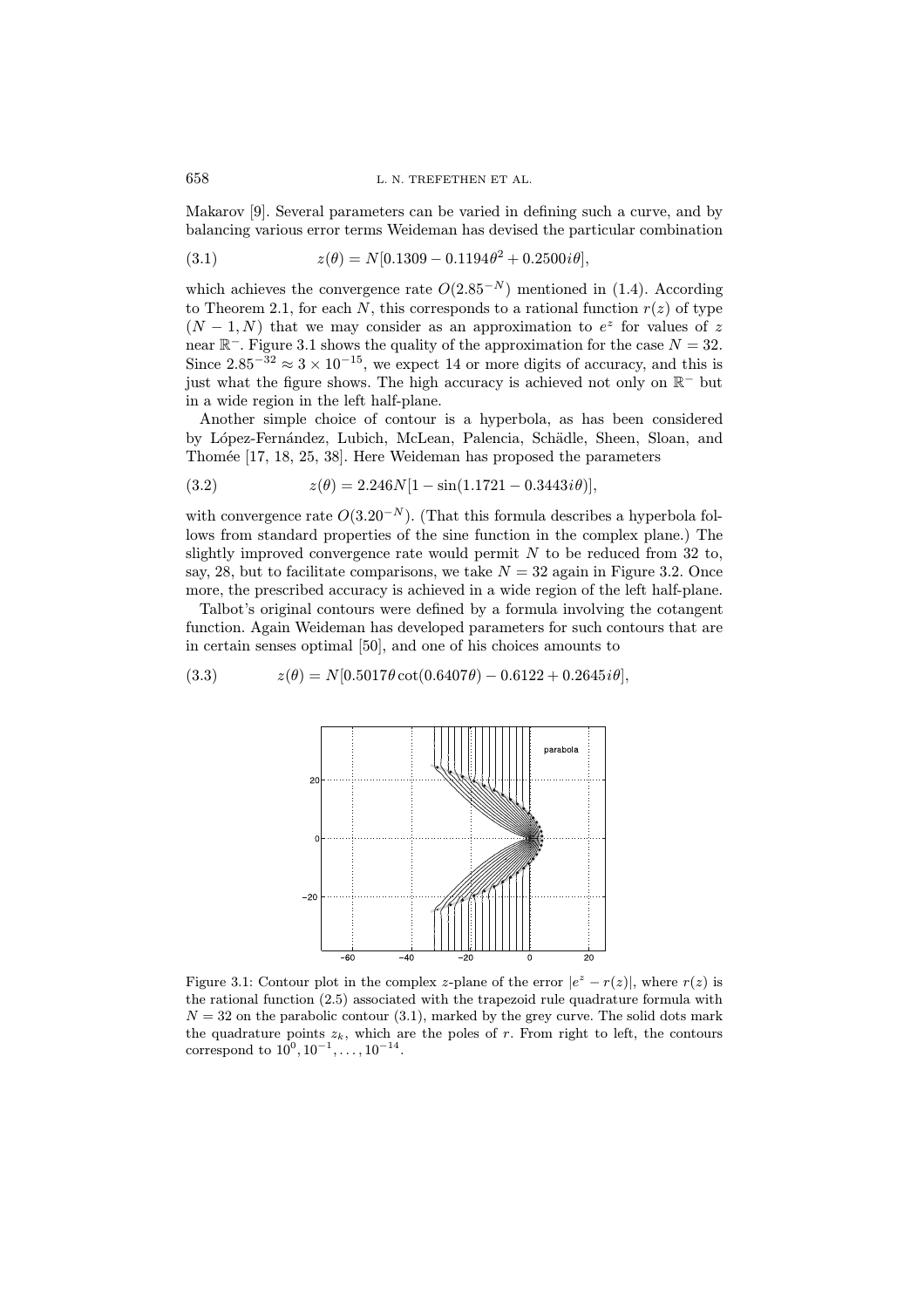

Figure 3.2: Like Figure 3.1 but for the hyperbolic contour (3.2). The innermost contour is affected by rounding errors.

with convergence rate  $O(3.89^{-N})$ . In this case we might reduce N to 24, but again we keep it at 32 for Figure 3.3, which looks much like the other two. Indeed, we have been quite surprised to find how similar these images all are. This suggests that there will be little difference between parabolas, hyperbolas, and cotangent contours in practice.

Figures 3.1–3.3 confirm the expectation suggested by Theorem 2.1: by applying the trapezoid rule over a Talbot contour, we implicitly construct excellent rational approximations to  $e^z$ .

Here is an illustration of how powerful these quadrature formulas can be in scientific computing. Suppose the heat equation  $u_t = \varepsilon \Delta u$  in the square  $[-1, 1]^2$ , with zero boundary conditions and  $\varepsilon = 0.02$ , is semidiscretized by standard finite differences with a 5-point stencil on a regular grid with  $\Delta x =$  $\Delta y = 1/100$ , with the variable v representing the discretization of u. The dis-



Figure 3.3: Like Figure 3.1 but for the cotangent contour (3.3).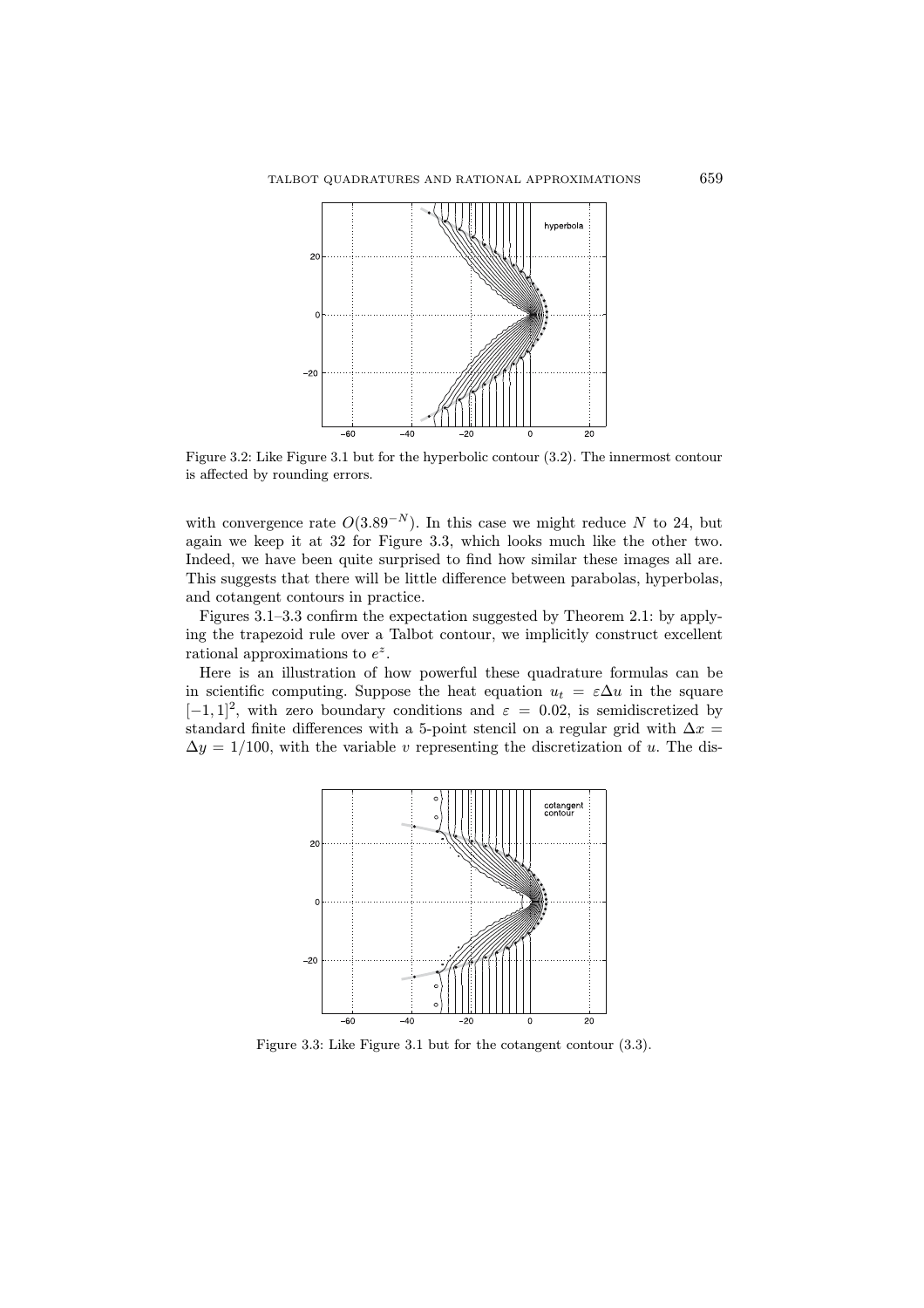cretization introduces a matrix A of dimension  $99^2 = 9801$ . Suppose we take  $u(x, y, 0) = e^x(1 - x^2)(1 - y^2)$  and seek the value

(3.4) 
$$
v(1)_{0,0} = \frac{1}{2\pi i} \int_{\Gamma} e^{z} (z - A)^{-1} v(0) dz
$$

at the grid point  $x = y = 0$ , where  $v(0)$  is the initial condition sampled on the grid. The MATLAB code fragment shown in Figure 3.4 evaluates (3.4) by the quadrature method (3.1) with  $N = 32$ . It runs in about 10 seconds on a 2004  $\lambda$ <sup>1</sup> whereas MATLAB's expm function, which computes the whole matrix  $e^A$  rather than just a vector, would require about 6 hours.

| $J = 100$ ; $h = 2/J$ ; $s = (-1+h:h:1-h)$ ;  | % 1D grid                 |
|-----------------------------------------------|---------------------------|
| $[xx, yy] = meshgrid(s, s);$                  | % 2D grid                 |
| $x = xx(:); y = yy(:);$                       | % 2D grid stretched to 1D |
| L = $-gallery('poisson', J-1)/h^2;$           | % 2D Laplacian            |
| $I = \text{spec}((J-1)^2)$ ;                  | % identity                |
| $N = 32$ ; theta = $pi*(1:2:N-1)/N$ ;         | % quad pts in $(0, pi)$   |
| $z = N*(.1309-.1194*theta.^2+.2500i*theta)$ ; | % quad pts on contour     |
| $w = N*(-.1194*2*theta+.2500i);$              | % derivatives             |
| $c = (1i/N) * exp(z) . * w;$                  | % quadrature weights      |
| $u = (1-x.^2).*(1-y.^2).*exp(x);$             | % initial condition       |
| $v = zeros(size(u))$ ;                        |                           |
| for $k = 1:N/2$                               | % quadrature via          |
| $v = v - c(k) * ((z(k) * I - 0.02 * L) \u);$  | %<br>sparse linear solves |
| end                                           |                           |
| $v = 2*real(v);$                              | % exploit symmetry        |
| $IN = v(J^2/2 - J + 1)$                       | % value at origin         |
|                                               |                           |

Figure 3.4: MATLAB code fragment to compute the exponential of a matrix of dimension 9801 for the numerical solution of the heat equation in three dimensions. On a 2004 laptop, this code prints the correct result 0.93864312688253 in about 10 seconds.

#### 4 Best approximations.

An alternative idea is to bypass the use of quadrature formulas and work directly with rational functions designed as good approximations to  $e^z$  on  $\mathbb{R}^-$ . There are various ways in which such approximations could be defined, and we shall follow the route that is the most familiar. Given m and n, let  $r^*$  be the real rational function of type  $(m, n)$  (i.e., numerator of degree  $\leq m$  and denominator of degree  $\leq n$ ) such that

$$
||e^z - r^*(z)|| = \inf_r ||e^z - r(z)|| = E_{mn},
$$

where the infimum is over all real rational functions of type  $(m, n)$  and  $\|\cdot\|$ denotes the supremum norm on R<sup>−</sup>. Standard results of approximation theory

<sup>1</sup> All tests reported in this article were run in MATLAB 7 on an IBM ThinkPad T42 with 512 MB of RAM and a 1.70 GHz clock speed.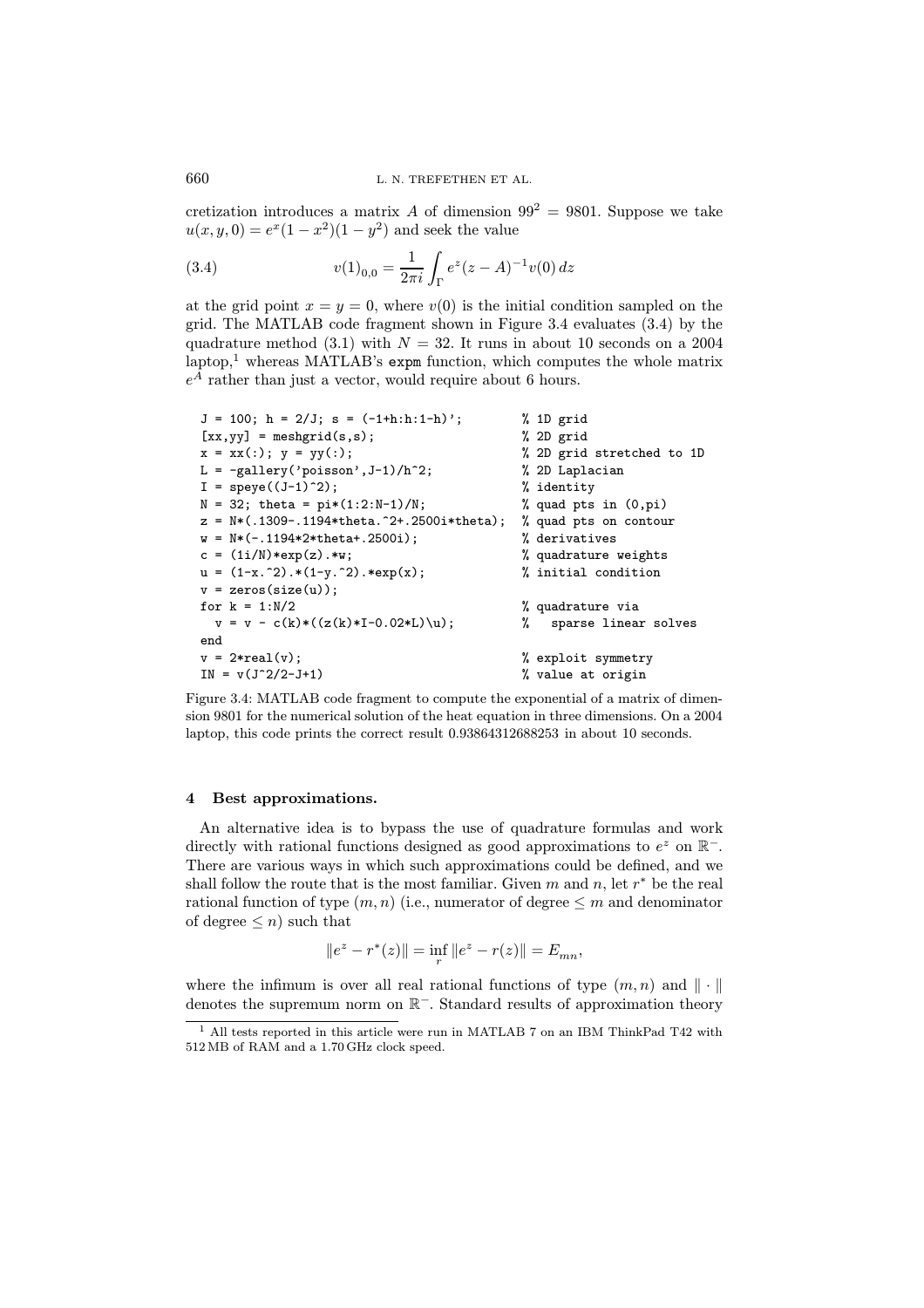ensure that  $r^*$  exists and is unique [26]. A great deal has been learned about these functions in the years since the publication of an influential 1969 paper by Cody, Meinardus and Varga [5], which followed earlier work by Varga [48]. Cody *et al.* proved that  $E_{nn}$  decreases geometrically as  $n \to \infty$ , a conclusion that we now see also could follow from a suitably rigorous treatment of any of the quadrature estimates (1.4)–(1.6). In 1973 Schönhage [36] proved that  $E_{0n}$ converges at the rate

$$
\lim_{n \to \infty} E_{0n}^{1/n} = \frac{1}{3}.
$$

In 1983 Trefethen and Gutknecht observed numerically [46] that the rate for  $E_{nn}$  is<sup>2</sup>

(4.1) 
$$
\lim_{n \to \infty} E_{nn}^{1/n} = \frac{1}{9.28903\dots}.
$$

Carpenter et al. confirmed this result by high-precision computations by the Remes algorithm [3]. A few years later, Magnus and independently Gonchar and Rakhmanov found exact expressions for this number, with Gonchar and Rakhmanov proving that the limit is indeed (4.1) [12, 13]. Magnus also found that  $H = 1/9.28903...$  is a quantity associated with elliptic integrals first studied and even evaluated to 6-digit precision by Halphen in 1886 [13], and accordingly, it is now known as *Halphen's constant*. A much sharper result than  $(4.1)$ was conjectured by Magnus [24] and subsequently proved by Aptekarev [1]:

$$
E_{nn} \sim 2H^{n+1/2} \quad (n \to \infty).
$$

This "1/9 problem" has been the starting point of a great deal of fundamental work in approximation theory, building on the powerful connections with potential theory introduced by Gonchar and Rakhmanov [24, 32, 40]. As far as we can determine, it has been used only occasionally for applications in scientific computing [4, 16, 20, 39].

A comparison of  $(4.1)$  with  $(1.4)$ – $(1.6)$  suggests that it should be possible to roughly double the speed of the algorithms of the last section:

(4.2) Best rational approximations: 
$$
O(9.28903^{-N}).
$$

To put this idea into effect, we proceed in the reverse of the order of Section 3. There, we started with quadrature points and weights and interpreted these as poles and residues for a rational function. Now, we start with a rational function and interpret its poles and residues as points and weights for a quadrature formula. Specifically, suppose r is a rational function of type  $(N-1, N)$  that is a good approximation to  $e^z$  on  $\mathbb{R}^-$ . Then we may expect the quantity  $I_N$ defined by  $(2.6)$  to be a good approximation to the integral I of  $(1.1)$ . Let the

<sup>&</sup>lt;sup>2</sup> LNT remembers his excitement when this number emerged from the computer one morning when he was a graduate student at Stanford (May 23, 1981). He sent Gutknecht a telegram in Switzerland: "9.28903?".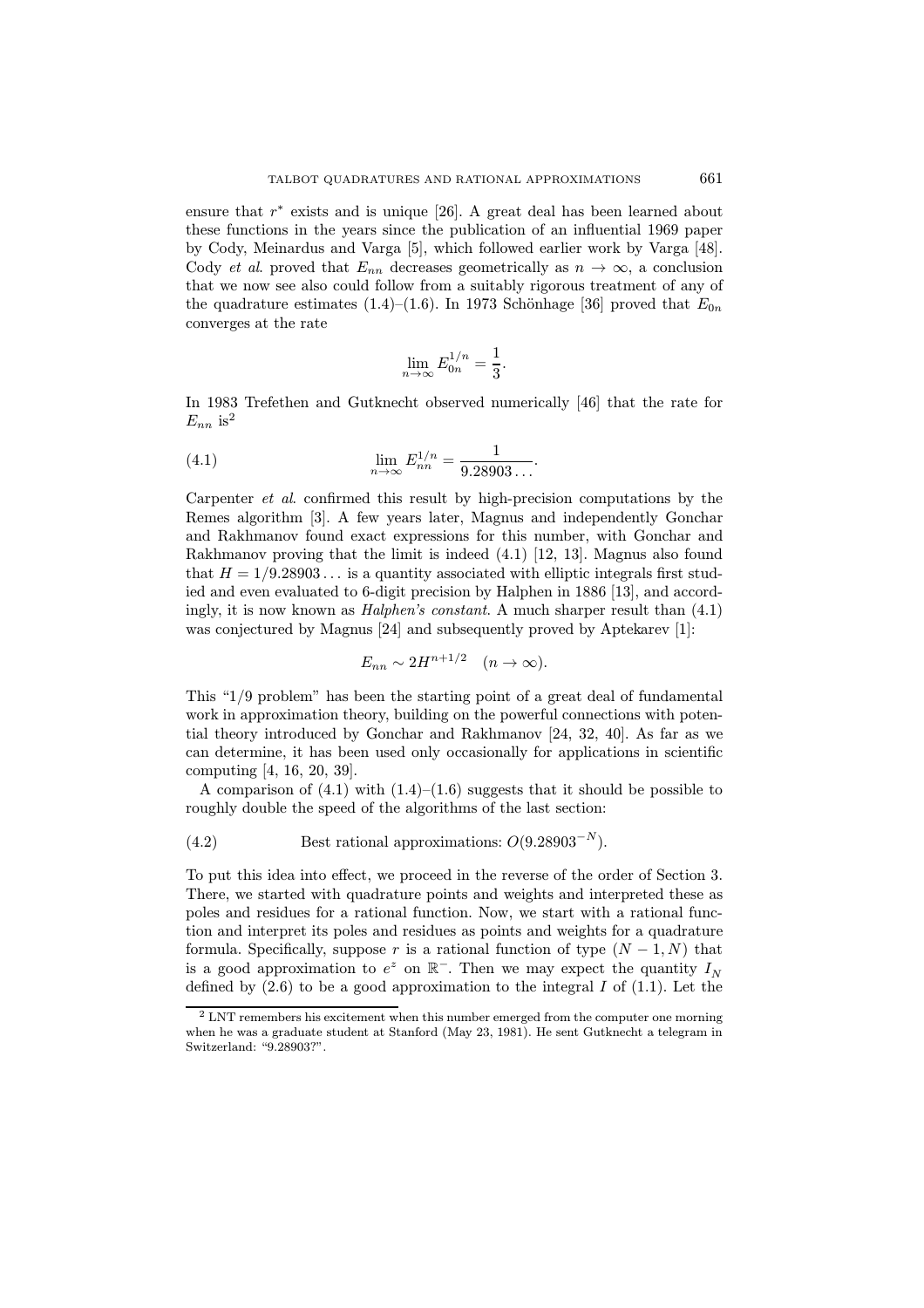poles and residues of r be  $z_1, \ldots, z_N$  and  $c_1, \ldots, c_N$ , as in (2.5). Then just as in Theorem 2.1,  $I<sub>N</sub>$  will be equal to the integral (2.4) and the sum (2.3), and it is the sum we will use to evaluate it in practice. In effect we are applying a quadrature formula with weights defined by the second half of (2.3), that is,  $w_k = -iNe^{-z_k}c_k$ . The error formula (2.7) will hold as before.

There has been so much attention to the Cody–Meinaruds–Varga problem of best approximations with  $m = n$  that we shall stay within this framework. Given N, let  $r^*$  be the best approximation to  $e^z$  on  $\mathbb{R}^-$  of type  $(N, N)$ , and define

(4.3) 
$$
r(z) = r^*(z) - r^*(\infty).
$$

This is a rational function of type  $(N-1, N)$ , not quite optimal but nonetheless with deviation from  $e^z$  decreasing at the optimal rate  $(9.28903...)^{-N}$  as  $N \to \infty$ . The function r<sup>\*</sup> can be computed by the Remes algorithm as in [3] and [5]; we have also been given very high accuracy computed results in a private communication from Alphonse Magnus. A simple practical alternative is to use the Carathéodory–Fejér method as proposed in the final section of [46] and analyzed at length in [24], based on the singular value decomposition of a Hankel matrix of Chebyshev coefficients of the function  $e^z$  transplanted from  $\mathbb{R}^-$  to [−1, 1]. For the easiest introduction to CF approximation, see [43]. Though the CF approach is in principle only approximate, Magnus has shown that the functions it produces differ from the true best approximations by about  $O(56^{-N})$ , which is so much smaller than  $9.28^{-N}$  that the method can be regarded as exact in practice, apart from the effects of rounding errors; the error in exact arithmetic is below standard machine precision for  $N \geq 9$ , and for  $N = 14$  it is about  $10^{-26}$  [24]. We have found that by modifying codes of [44] to work with pole-residue form rather than polynomial coefficients, and carrying out the transplantation just mentioned by the formula  $z = s(t-1)/(t+1)$  with  $s \approx 9$ , we can determine r<sup>\*</sup> by this method to high accuracy for  $1 \leq N \leq 13$  and to good accuracy for  $N = 14$ , without the need for extended precision arithmetic. Figure 4.1 shows our MATLAB code, and Figure 4.2 shows the result it produces for  $N = 14$  in about 0.2 sec. on our laptop.

Figure 4.3 is analogous to Figures 3.1–3.3, but for the near-best approximation r of  $(4.3)$ . (A figure like this has previously been published by Sidje [39].) The first thing that strikes us is how similar this figure is to the earlier ones, though the methods of derivation have been entirely different. The high accuracy, however, is now achieved with the smaller value  $N = 14$ . It is striking that as before, the poles line up along a smooth arc curving leftward around the origin. As before, this arc scales in proportion to N, and its shape in the limit  $N \to \infty$ was determined by Gonchar and Rakhmanov by methods of potential theory, though we are unaware of a simple formula; see [1, 12, 32].

Figure 4.4 repeats Figure 3.4, but now making use of best approximation. With  $N = 14$  we now get the same accuracy obtained before with  $N = 32$ . The behavior of this code is remarkable: it evaluates  $e^{A}v$  to 14-digit precision by means of just seven sparse matrix solves, each requiring only a fraction of a second.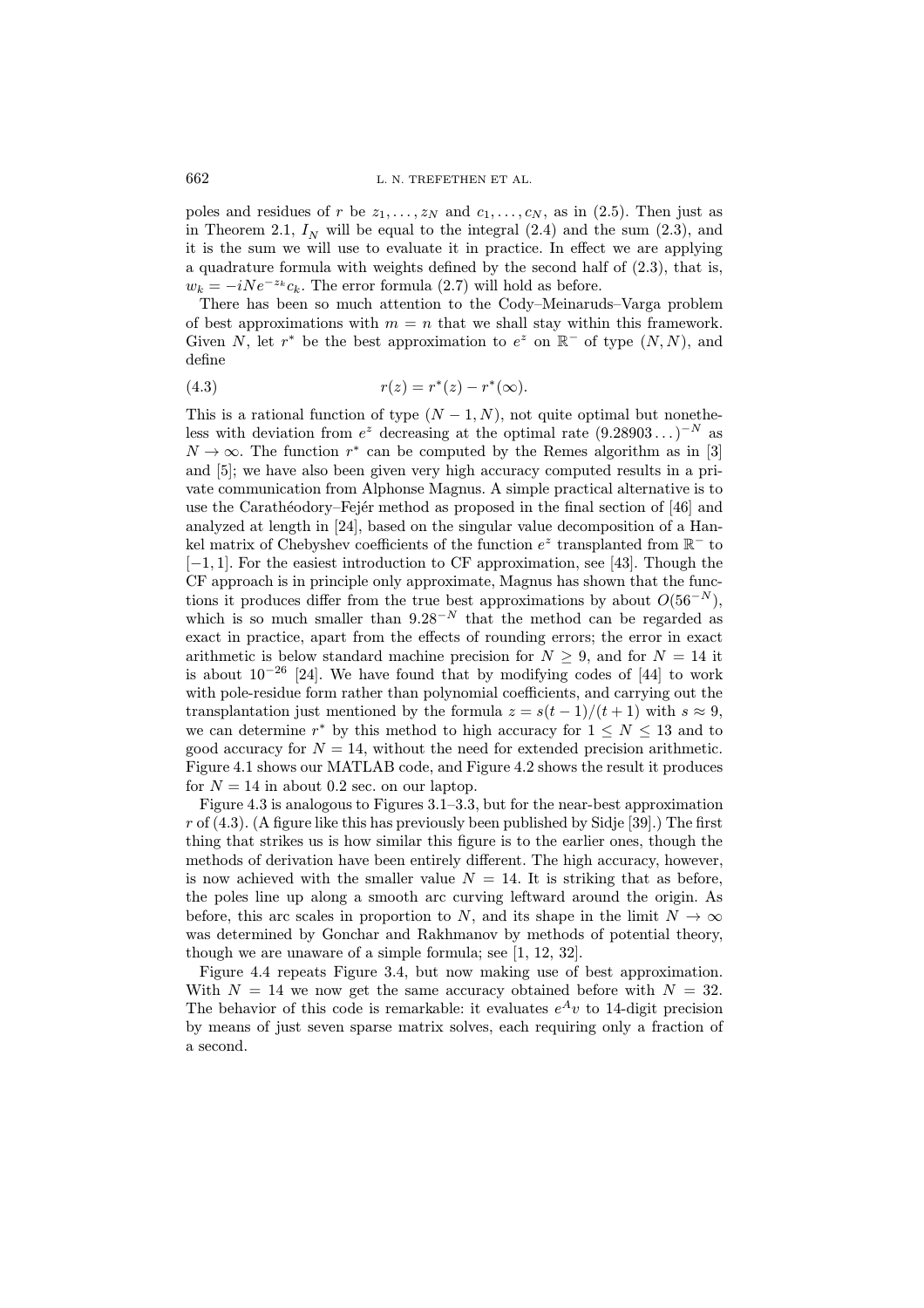```
function [zk, ck] = cf(n);K = 75; \% no of Cheb coeffs
nf = 1024; \% no of pts for FFT
w = exp(2i * pi * (0:nf-1)/nf); % roots of unity
t = real(w);<br>
% Theorem % Theorem % Theoremscl = 9; \% scale factor for stability
F = exp(scl*(t-1)./(t+1+1e-16)); % exp(x) transpl. to [-1,1]
c = \text{real}(\text{fft}(F))/\text{nf}; % Cheb coeffs of F
f = polyval(c(K+1:-1:1), w); % analytic part f of F
[U, S, V] = \text{svd}(\text{hankel}(c(2:K+1))); % SVD of Hankel matrix
s = S(n+1,n+1); <br> % singular value
u = U(K:-1:1,n+1); v = V(:,n+1); % singular vector
zz = zeros(1, nf-K); % zeros for padding
b = fft([u zz]), / fft([v zz]); % finite Blaschke product
rt = f-s*y \cdot K.*b; % extended function r-tilde
rtc = real(fft(rt))/nf; \frac{1}{2} its Laurent coeffs
zr = roots(v); qk = zr(abs(zr) > 1); % poles
qc = poly(qk); % coeffs of denominator
pt = rt.*polyval(qc,w); % numerator
ptc = real(fft(pt)/nf); <br> % coeffs of numerator
ptc = ptc(n+1:-1:1); ck = 0*qk;for k = 1:n % calculate residues
 q = qk(k); q2 = poly(qk(qk^2=q));ck(k) = polyval(ptc,q)/polyval(q2,q);end
zk = \text{sc1}*(qk-1) \cdot 2.7(qk+1) \cdot 2; % poles in z-plane
ck = 4 * ck.*zk./(qk.^2-1); % residues in z-plane
```
Figure 4.1: MATLAB function to compute poles  $\{z_k\}$  and residues  $\{c_k\}$  by the Carathéodory–Fejér method for the type  $(n, n)$  best approximation  $r^*$  to  $e^z$  on  $\mathbb{R}^-$  [24, 43, 44, 46].



Figure 4.2: Error curve  $e^{z} - r^{*}(z)$  against z for type (14, 14) best approximation to  $e^{z}$ on R<sup>−</sup>, as computed by CF approximation by the program of Figure 4.1. Note that the abscissa, the negative real axis in the z-plane, is displayed on a log scale. The dashed lines mark the ideal minimax error. The imperfect equioscillation is caused by rounding errors but will do less than one bit of damage in applications.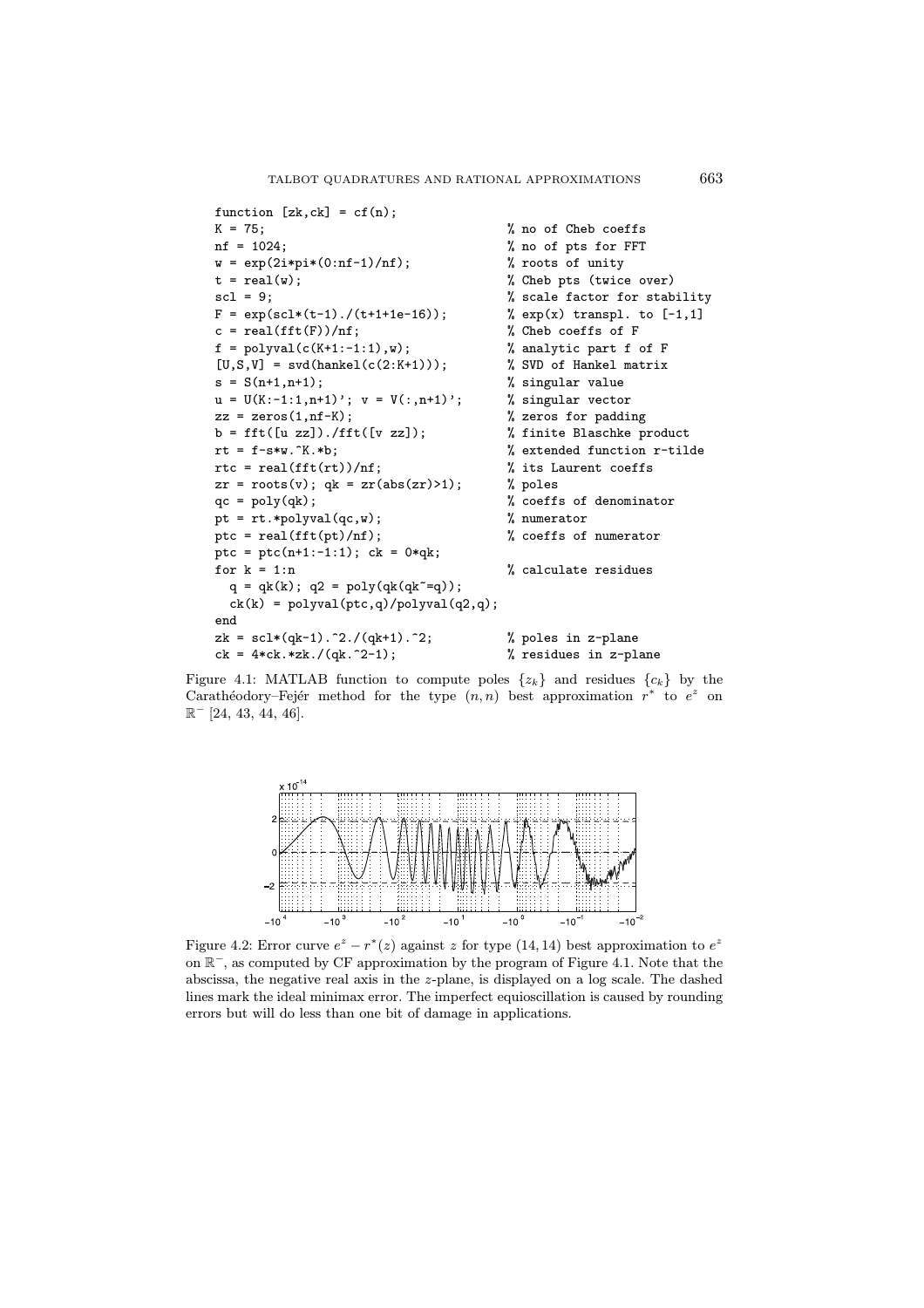

Figure 4.3: Error  $|e^z - r^*(z)|$  in best rational approximation to  $e^z$  on  $(-\infty, 0]$  with  $N = 14$ , with contours again as in Figures 3.1–3.3. The dots mark the poles of  $r^*$ , and this time, the grey curve marks the limiting shape that the poles approach as  $N \to \infty$ , as shown by Gonchar and Rakhmanov [12]. Note that we get approximately the same accuracy as in Figures 3.1–3.3 on  $\mathbb{R}^-$ , though N has been cut in half. The enhanced accuracy is mostly confined to a region near R<sup>−</sup>, however.

| $J = 100$ ; $h = 2/J$ ; $s = (-1+h:h:1-h)$ ; | % 1D grid                 |
|----------------------------------------------|---------------------------|
| $[xx, yy] = meshgrid(s, s);$                 | % 2D grid                 |
| $x = xx(:); y = yy(:);$                      | % 2D grid stretched to 1D |
| $L = -gallery('poisson', J-1)/h^2;$          | % 2D Laplacian            |
| $I = \text{spec}((J-1)^2);$                  | % identity                |
| $N = 14$ :                                   | % degree of approx        |
| $[z, c] = cf(N);$                            | % compute the approx      |
| $u = (1-x.^2).*(1-y.^2).*exp(x);$            | % initial condition       |
| $v = zeros(size(u))$ ;                       |                           |
| for $k = 1:2:N$                              | % quadrature via          |
| $v = v - c(k) * ((z(k) * I - 0.02 * L) \u);$ | sparse linear solves<br>% |
| end                                          |                           |
| $v = 2*real(v)$ ;                            | % exploit symmetry        |
| $IN = v(J^2/2-J+1)$                          | % value at origin         |
|                                              |                           |

Figure 4.4: Variant of the code fragment of Figure 3.4 to compute the same result by means of best approximation. With  $N = 14$  instead of  $N = 32$ , this code gets 14-digit accuracy in less than half the time.

## 5 Aside: Padé approximation and Gauss quadrature.

Over the years numerous connections have been made between inverse Laplace transforms, rational functions, and quadrature formulas. We shall not attempt a full survey but just point to a few ideas of this kind that are particularly close to those of the present paper. In (1.1), suppose that the integrand  $e^z f(z)$ is dominated by its behavior near  $z = 0$ . Then instead of approximating  $e^z$ by a rational function on R<sup>−</sup>, one may choose to approximate it at the origin,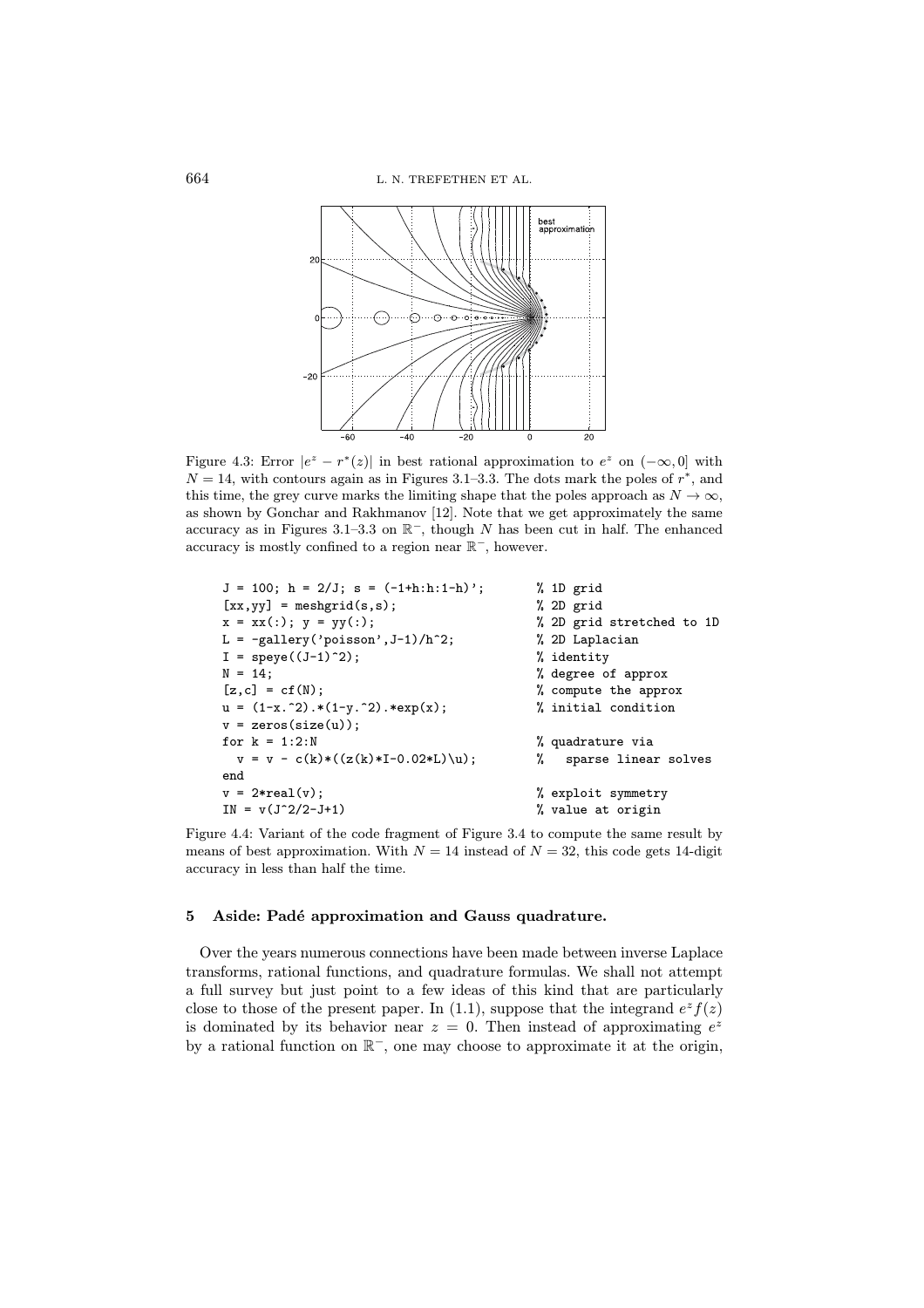i.e., by a Padé approximant. Methods like this have been investigated by Luke, Piessens, Rjabov, and Zakian, among others [23, 28, 29, 30]; the earliest reference seems to be a 1969 paper of Vlach [49]. In contrast to the functions we have considered in this paper, the Pad´e approximants have poles entirely in the right half-plane. Their disadvantage comes if values of z deep in the left half-plane are important, which may happen in an inverse Laplace transform  $(1.2)$  when t is close to zero.

Piessens points out in [28] that these Padé approximation methods have connections with a form of Gauss quadrature. Suppose we pose the problem of finding nodes and weights for a quadrature formula that is exact in (1.1) when f is a polynomial in  $z^{-1}$  of maximal order, with no constant term. The nodes for such a formula turn out to be the poles of certain orthogonal polynomials related to Padé approximants; see [28]. This Gauss quadrature approach to inverse Laplace transforms goes back at least to Salzer in 1959 [33], and related contributions are by Krylov, Piessens, Rjabov, Rodrigues, and Skoblya, among others [29, 31, 30].

## 6 Comparison of quadratures and best approximations.

We have seen that in comparison to Talbot-type quadratures, best rational approximations lead to methods for evaluation of (1.1) that are

- 1. based on coefficients that are harder to compute, but
- 2. up to twice as fast.

In this final section we comment further on these two important practical matters.

There is no doubt that the parabola, hyperbola, and cotangent quadrature formulas  $(3.1)$ – $(3.3)$  are all very simple. Each can be implemented for arbitrary N in a few lines of computer code and negligible computation time. By contrast, best approximations demand special effort. One can precompute the required poles and residues, perhaps starting from the coefficients published by Carpenter et al. [3]. This gives programs that execute at top speed, but the programs are not very elegant, and they do not permit variable N. For example, if an extended precision environment becomes available, one cannot increase the accuracy of such a code by simply adjusting  $N$ . Alternatively, the Carathéodory–Fejér method can be used to find the poles and residues, as in Figure 4.1. This is a general procedure for arbitrary N, but it is based on complex mathematical tools whose execution on a computer requires fractions of a second, not fractions of a millisecond. For many applications, one might prefer to skip these complications and just use a Talbot contour.

Still, a factor of two in efficiency is sometimes very attractive. In Figures 3.4 and 4.4 we have seen that in some applications this speedup is realized, and there are undoubtedly many other such cases. For example, suppose one wants to compute the gamma function  $\Gamma(t)$  for real or complex values of t by means of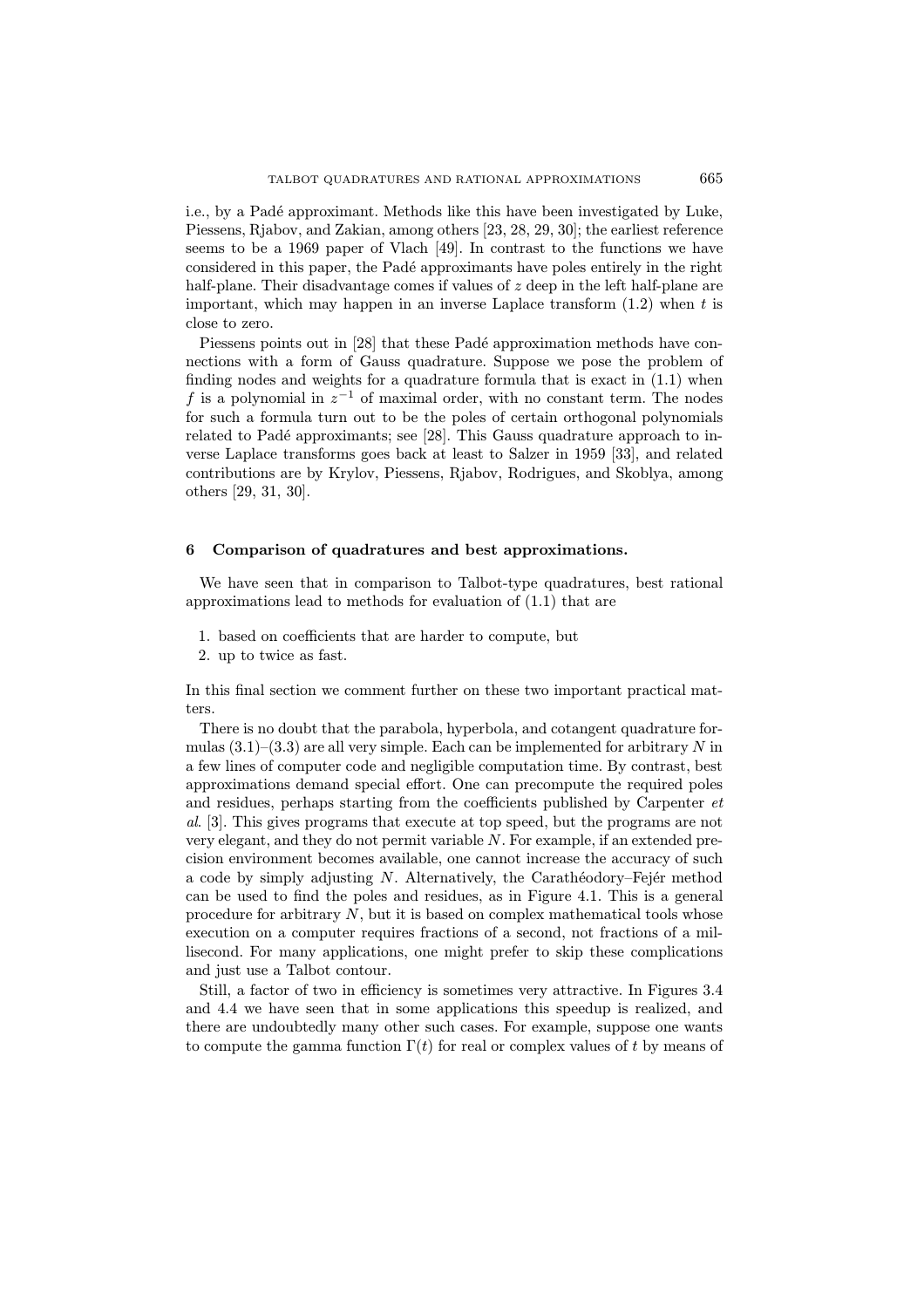the Hankel integral

(6.1) 
$$
\frac{1}{\Gamma(t)} = \frac{1}{2\pi i} \int_{\Gamma} z^{-t} e^{z} dz.
$$

(Of course, the contour  $\Gamma$  and the function  $\Gamma$  in this formula are different objects.) As shown in [35], this approach is eminently practical, coming within a small factor in efficiency of the best known methods for evaluating  $\Gamma(t)$ . Both Talbot contours and best approximations for (6.1) are effective, and the latter are twice as efficient for a wide range of values of  $t$ . An excellent gamma function code could be based on best approximations implemented with precomputed poles and residues. The Carathéodory–Fejér approach is also effective in a context where many values of  $t$  are to be treated at once.

On the other hand, the factor of two advantage of best approximations may begin to be lost when the problem is perturbed. A conspicuous example of such problems comes in any inverse Laplace transform (1.2) where one would like results for multiple values of t. For such situations, as was pointed out in Section 1, a change of variables offers two mathematically equivalent integrals:

(6.2) 
$$
G(t) = \frac{1}{2\pi i} \int_{\Gamma} e^{st} g(s) ds = \frac{1}{2\pi i} \int_{\Gamma} e^{z} g(z/t) t^{-1} dz,
$$

or in the special case  $u_t = Au$ , as in (3.4),

(6.3) 
$$
u(t) = \frac{1}{2\pi i} \int_{\Gamma} e^{st} (s - A)^{-1} u(0) ds = \frac{1}{2\pi i} \int_{\Gamma} e^{z} (z/t - A)^{-1} t^{-1} u(0) dz.
$$

Now in each of (6.2) and (6.3), the integral on the right, containing just  $e^z$ , is the one to which the quadrature contours and best approximations analyzed in this paper are tuned. The integral on the left with  $e^{st}$ , however, has the big advantage that  $g(s)$  or  $(s - A)^{-1}$  is independent of t. This raises the possibility that this quantity might be evaluated once and for all at a fixed set of quadrature points  $s_k$ , and the results combined with t-dependent coefficients to provide results for various t. For the problem of Figures 3.4 and 4.4, for example, this would offer the hope that whereas computing a result for the first value of  $t$  would take many seconds expended in large matrix solves, each subsequent value could be computed almost instantaneously by recombination of the same vectors with new coefficients. Impressive algorithms that realize this vision, based on quadratures explicitly adapted to ranges of  $t$ , have been developed by López-Fernández, Palencia, and Schädle [18, 19].

Such methods appear to work better for Talbot contours than best approximations: the latter lose accuracy more quickly as  $t$  is varied. Figure 6.1 illustrates this phenomenon. This experiment repeats that of Figures 3.4 and 4.4, but now for a range of values of t, all with  $N = 12$ . (For speed, we also increase  $\Delta x$  and  $\Delta y$  to 1/10, with negligible effect on the results. Here we use a cotangent contour rather than a parabola, but this change has little effect.) In each case we start with a formula tuned to solving the problem  $(3.4)$  at  $t = 1$ , and adjust the quadrature coefficients as indicated in the first integral of (6.3)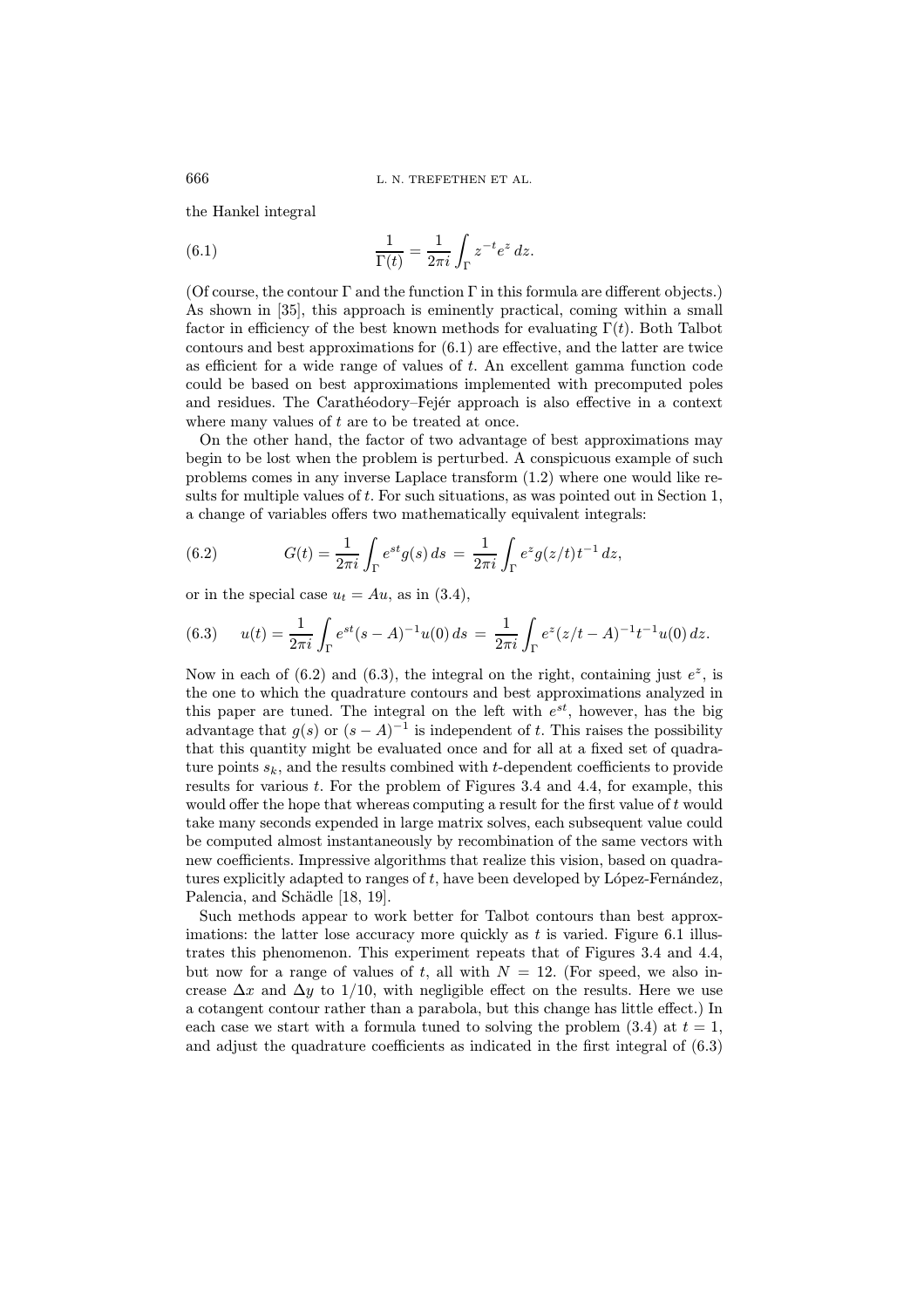

Figure 6.1: Comparison of errors in solution of the problem (3.4) for various t via cotangent contours (dashed) and best approximations (solid) with  $N = 12$ . The best approximation method is far more accurate for  $t = 1$ , but its advantage lessens for other values of t.

for other values of t. The best approximation method gets 12-digit accuracy at  $t = 1$ , but its accuracy diminishes rapidly as t is varied. The cotangent contour gets only 7 digits, but that accuracy is maintained throughout the interval  $[0.6, 1.2]$ .

In summary, best approximations are more accurate than Talbot quadratures, but more fragile. We believe that this relationship is analogous to the relationship between Gauss quadrature on  $[-1, 1]$  and the simpler method of Clenshaw–Curtis quadrature, and will develop this analogy in a forthcoming publication [45].

## Acknowledgments.

We are grateful for advice from Martin Gutknecht, Nick Higham, and our fellow contour followers Maria López-Fernández, César Palencia, and Achim Schädle. The '1/9' wizard Alphonse Magnus also helped in many ways, and provided the program that drew the limiting curve shown in gray in Figure 4.3.

#### REFERENCES

- 1. A. I. Aptekarev, Sharp constants for rational approximation of analytic functions, Sb. Math., 193 (2002), pp. 1–72.
- 2. D. Calvetti, E. Gallopoulos, and L. Reichel, Incomplete partial fractions for parallel evaluation of rational matrix functions, J. Comput. Appl. Math., 59 (1995), pp. 349–380.
- 3. A. J. Carpenter, A. Ruttan, and R. S. Varga, Extended computations on the '1/9' conjecture in rational approximation theory, in Rational Approximation and Interpolation,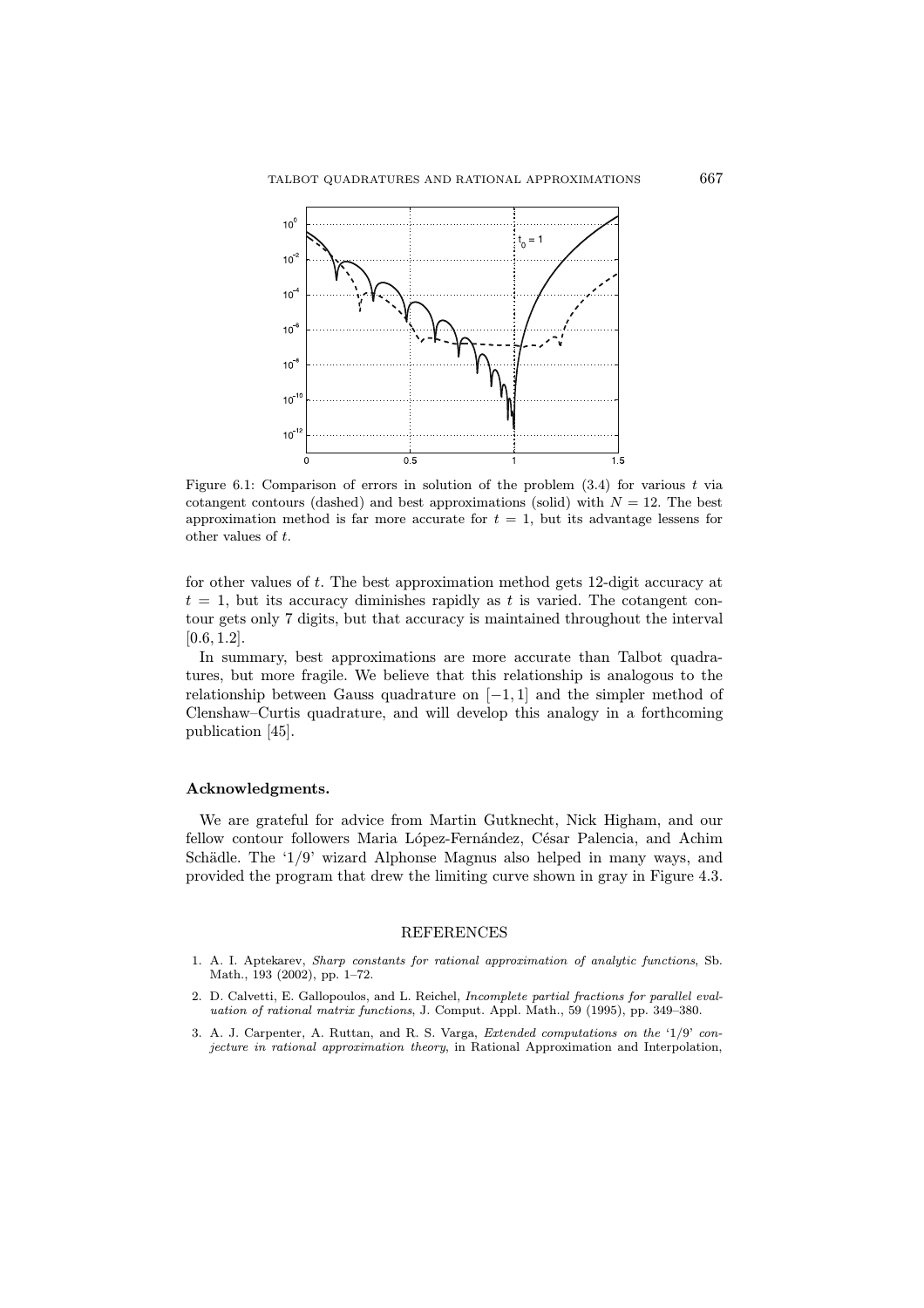P. R. Graves-Morris, E. B. Saff, and R. S. Varga, eds., Lect. Notes Math., vol. 1105, pp. 383–411, Springer, Berlin, 1984.

- 4. J. C. Cavendish, W. E. Culham, and R. S. Varga, A comparison of Crank–Nicolson and Chebyshev rational methods for numerically solving linear parabolic equations, J. Comput. Phys., 10 (1972), pp. 354–368.
- 5. W. J. Cody, G. Meinardus, and R. S. Varga, Chebyshev rational approximations to  $e^{-x}$  in  $[0, +\infty)$  and applications to heat-conduction problems, J. Approximation Theory, 2 (1969), pp. 50–65.
- 6. E. Gallopoulos, A partial fraction decomposition approach to improved efficiency of some parabolic solvers, Technical report 874, Ctr. for Supercomputing Res. Dev., University of Illinois at Urbana-Champaign, May 1989.
- 7. E. Gallopoulos and Y. Saad, On the parallel solution of parabolic equations, Proc. 1989 ACM Internat. Conf. on Supercomputing, pp. 17–28, Heraklion, Greece, 1989.
- 8. E. Gallopoulos and Y. Saad, Efficient solution of parabolic equations by Krylov approximation methods, SIAM J. Sci. Statist. Comput., 13 (1992), pp. 1236–1264.
- 9. I. P. Gavrilyuk and V. L. Makarov, Exponentially convergent parallel discretization methods for the first order evolution equations, Comput. Meth. Appl. Math., 1 (2001), pp. 333– 355.
- 10. I. P. Gavrilyuk and V. L. Makarov, Exponentially convergent algorithms for the operator exponential with applications to inhomogeneous problems in Banach spaces, SIAM J. Numer. Anal., 43 (2005), pp. 2144–2171.
- 11. A. Gil, J. Segura, and N. M. Temme, Computing special functions by using quadrature rules, Numer. Algorithms, 33 (2003), pp. 265–275.
- 12. A. A. Gonchar and E. A. Rakhmanov, Equilibrium distributions and degree of rational approximation of analytic functions, Mat. Sb., 134 (1987), pp. 306–352 (English transl. in Math. USSR-Sb. 62 (1989)).
- 13. G. H. Halphen, Traité des fonctions elliptiques et de leurs applications, I, Théorie des fonctions elliptiques et de leurs développement en séries, Gauthier-Villars, Paris, 1886 (http://moa.cit.cornell.edu/).
- 14. A.-K. Kassam, Solving reaction-diffusion equations ten times faster, Numer. Anal. Rep. NA 03/16, Oxford U. Computing Lab., Oxford, 2003.
- 15. A.-K. Kassam and L. N. Trefethen, Fourth-order time-stepping for stiff PDE, SIAM J. Sci. Comput., 26 (2005), pp. 1214–1233.
- 16. J. D. Lawson and D. A. Swayne, High-order near best uniform approximations to the solution of heat conduction problems, Information Processing 80, pp. 741–746, North-Holland, Amsterdam, 1980.
- 17. M. López-Fernández, C. Lubich, C. Palencia, and A. Schädle, Fast Runge–Kutta approximation of inhomogeneous parabolic equations, Numer. Math., 102 (2005), pp. 277–291.
- 18. M. López-Fernández and C. Palencia, On the numerical inversion of the Laplace transform in certain holomorphic mappings, Appl. Numer. Math., 51 (2004), pp. 289–303.
- 19. M. López-Fernández, C. Palencia, and A. Schädle, A spectral order method for inverting sectorial Laplace transforms, SIAM J. Numer. Anal., 44 (2006), pp. 1332–1350.
- 20. Y. Y. Lu, Exponentials of symmetric matrices through tridiagonal reductions, Linear Algebra Appl., 279 (1998), pp. 317–324.
- 21. C. Lubich and A. Schädle, Fast convolution for nonreflecting boundary conditions, SIAM J. Sci. Comput., 24 (2002), pp. 161–182.
- 22. Y. L. Luke, The Special Functions and Their Approximations, vol. 1–2, Academic Press, New York, 1969.
- 23. Y. L. Luke, Error estimation in numerical inversion of Laplace transforms using Padé approximation, J. Franklin Inst., 305 (1978), pp. 259–273.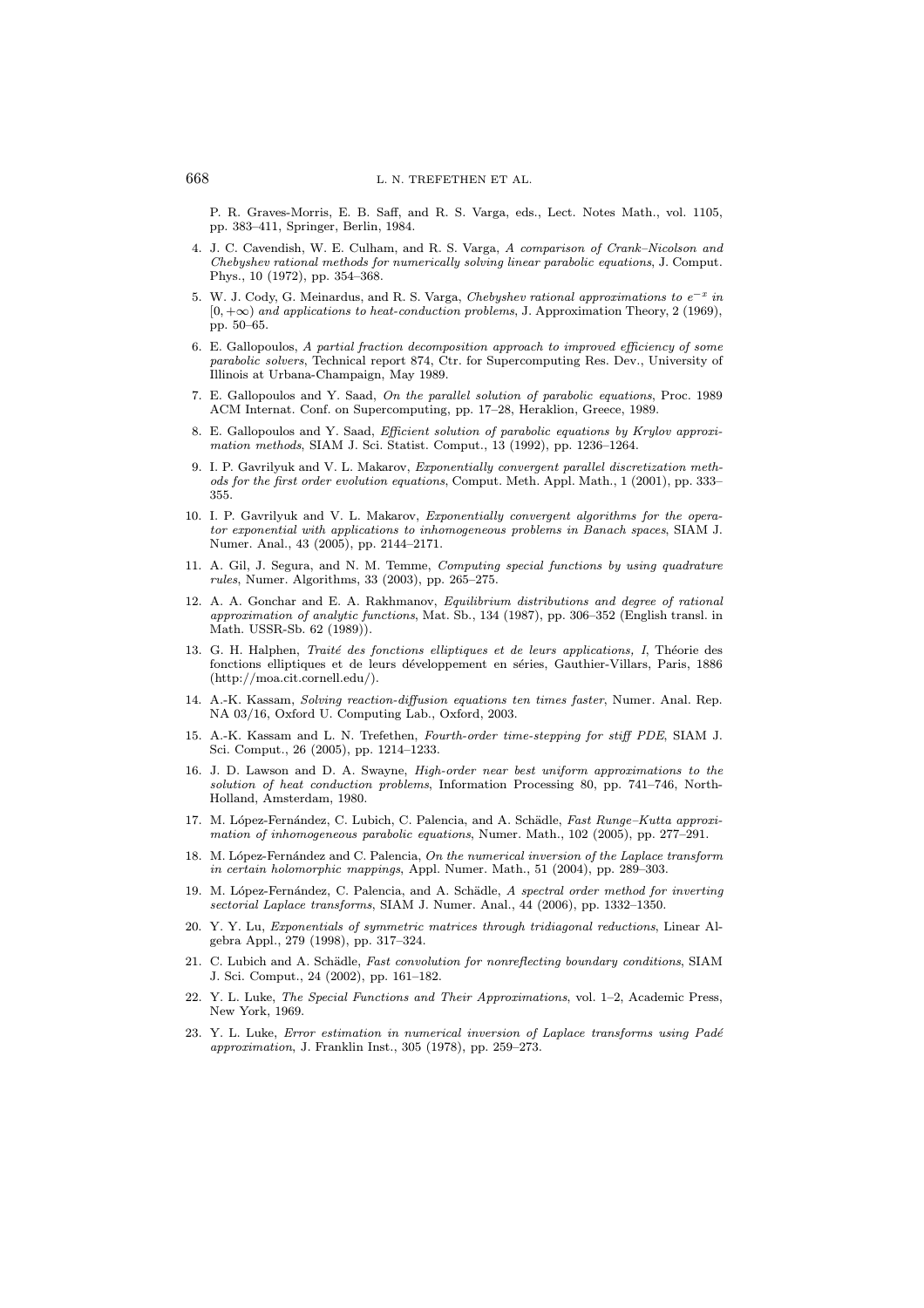- 24. A. P. Magnus, Asymptotics and super asymptotics of best rational approximation error norms for the exponential function (the '1/9' problem) by the Carathéodory–Fejér method, in Nonlinear Methods and Rational Approximation, II, A. Cuyt et al., eds., pp. 173–185, Kluwer, Dordrecht, 1994.
- 25. W. McLean and V. Thomée, Time discretization of an evolution equation via Laplace transforms, IMA J. Numer. Anal., 24 (2004), pp. 439–463.
- 26. G. Meinardus, Approximation of Functions: Theory and Numerical Methods, Springer, Berlin, 1967.
- 27. C. Moler and C. Van Loan, Nineteen dubious ways to compute the exponential of a matrix, twenty-five years later, SIAM Rev., 45 (2003), pp. 3–49.
- 28. R. Piessens, On a numerical method for the calculation of transient responses, J. Franklin Inst., 292 (1971), pp. 57–64.
- 29. R. Piessens, Gaussian quadrature formulas for the numerical integration of Bromwich's integral and the inversion of the Laplace transform, J. Eng. Math., 5 (1971), pp. 1–9.
- 30. V. M. Rjabov, Application of Padé approximations to Laplace transformation inversion, Vestn. Leningrad. Univ. Math., 2 (1970), p. 119 (Russian).
- 31. A. J. Rodrigues, Properties of constants for a quadrature formula to evaluate Bromwich's integral, J. Inst. Math. Appl., 18 (1976), pp. 49–56.
- 32. E. B. Saff and V. Totik, Logarithmic Potentials with External Fields, Springer, Berlin, 1997.
- 33. H. E. Salzer, Orthogonal polynomials arising in the numerical evaluation of inverse Laplace transforms, Math. Comput., 9 (1955), p. 164–177.
- 34. A. Schädle, M. López-Fernández, and C. Lubich, Fast and oblivious convolution quadrature, SIAM J. Sci. Comput., 28 (2006), pp. 421–438.
- 35. T. Schmelzer and L. N. Trefethen, Computing the gamma function using contour integrals and rational approximations, SIAM J. Numer. Anal., submitted.
- 36. A. Schönhage, Zur rationalen Approximierbarkeit von e<sup>-x</sup> über [0, ∞), J. Approximation Theory, 7 (1973), pp. 395–398.
- 37. D. Sheen, I. H. Sloan, and V. Thomée, A parallel method for time-discretization of parabolic problems based on contour integral representation and quadrature, Math. Comput., 69 (2000), pp. 177–195.
- 38. D. Sheen, I. H. Sloan, and V. Thomée, A parallel method for time discretization of parabolic equations based on Laplace transformation and quadrature, IMA J. Numer. Anal., 23 (2003), pp. 269–299.
- 39. R. B. Sidje, Expokit: A software package for computing matrix exponentials, ACM Trans. Math. Softw., 24 (1998), pp. 130–156.
- 40. H. Stahl and V. Totik, General Orthogonal Polynomials, Cambridge University Press, Cambridge, 1992.
- 41. A. Talbot, The accurate numerical inversion of Laplace transforms, J. Inst. Math. Appl., 23 (1979), pp. 97–120.
- 42. N. M. Temme, Special Functions, Wiley, New York, 1996.
- 43. L. N. Trefethen, Chebyshev approximation on the unit disk, in Computational Aspects of Complex Analysis, H. Werner et al., eds., pp. 309–323, D. Reidel Publishing, Dordrecht, 1983.
- 44. L. N. Trefethen, Matlab programs for CF approximation, in Approximation Theory V, pp. 599–602, Academic Press, Boston, 1986.
- 45. L. N. Trefethen, Is Gauss quadrature better than Clenshaw-Curtis?, SIAM Rev., submitted.
- 46. L. N. Trefethen and M. H. Gutknecht, The Carathéodory–Fejér method for real rational approximation, SIAM J. Numer. Anal., 20 (1983), pp. 420–436.